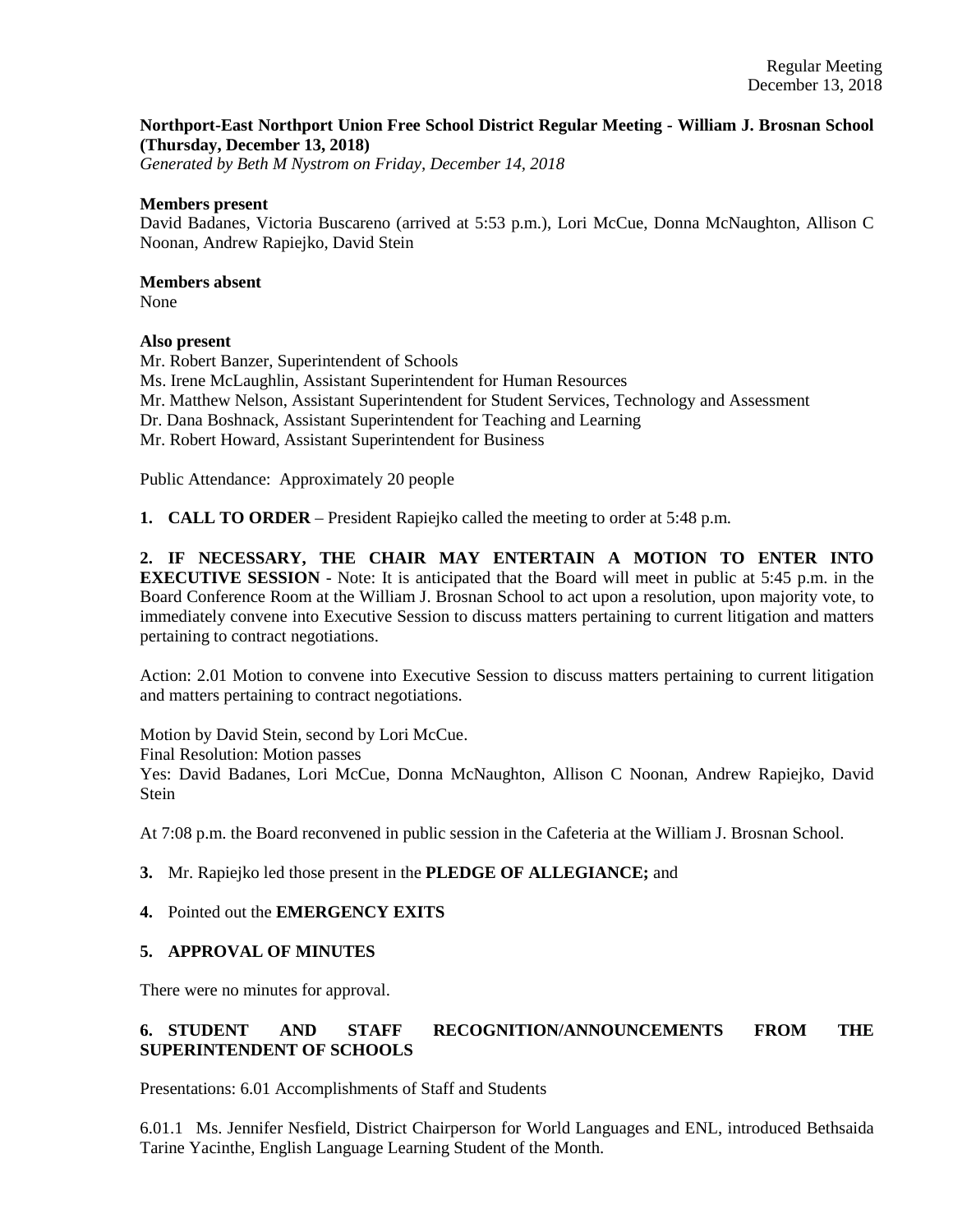Ms. Nesfield stated that Tarine is a remarkable young lady who has distinguished herself both personally and academically during her time in the Northport-East Northport School District. Tarine's strong work ethic and perseverance are qualities that have served her well. Tarine and her mother came to the United States three years ago from Haiti to escape an unsafe political and economic situation. After a short time in Philadelphia, they moved to Northport, where she became an active member of our school community. Tarine is a member of the Multicultural Club, the French Club, and has a job working in a local store on the weekends.

In addition to her ENL classes, Tarine has opted to take courses that challenge and interest her. Her schedule reflects her desire to enter the medical field. Her classes include IB French, Introduction to Sports Medicine, and Chemistry. Tarine is an upbeat and motivated young woman who embraces challenges and desires to give back to others. She is an excellent role model to her peers because she shows resiliency and good old fashioned grit on a daily basis. When faced with a difficult task, Tarine does not give up, but instead works to find a way to be successful.

Bethsaida Tarine Yacinthe is a source of pride for her family and the English as a New Language Department, and Northport High School. She has a bright future ahead of her and she will accomplish many wonderful things.

President Rapiejko and Superintendent Banzer congratulated Tarine on her fine accomplishments and presented her with a commendation from the Board.

6.01.2 Ms. Jennifer Nesfield, District Chairperson for World Languages and ENL, introduced Katie Sierra, World Language Department Student of the Month.

Ms. Nesfield stated that during her time in our district, Katie has not only shown an instinctive aptitude for the Spanish language, but also a deep appreciation and understanding of cultural differences. Katie has worked diligently both in and out of the classroom during the last four years. She is a full IB Diploma candidate and has consistently earned stellar grades in all of her IB courses, as well as in the AP courses she has chosen to challenge. In addition to her academic studies, Katie is a member of the World Language Honor Society, part of the school's Science Olympiad Team, a leader in Students for 60,000, has been selected as the principal harpist for the New York All-State Symphony Orchestra, is a rank leader for the school marching band, and has been selected as a Siemens Semifinalist. In addition to these impressive accomplishments, Katie has been named as a Scholar in the National Hispanic Recognition Program and received a Town of Huntington Hispanic Heritage Student Achievement Award. This young lady embodies the tenants of global citizenship.

Ms. Nesfield stated that it is evident that this remarkable young lady has boundless potential. She loves learning for the sake of learning, is a true global citizen, and has developed a list of achievements not often seen in students her age. Given her academic abilities, her culture awareness and competence, and her intrinsic desire to make the world a better place, it is no surprise that Katie was selected by the department as our Student of the Month.

President Rapiejko and Superintendent Banzer congratulated Katie on her fine accomplishments and presented her with a commendation from the Board.

Information: 6.02 Upcoming Meetings

President Rapiejko reviewed the upcoming meetings of January  $10<sup>th</sup>$ , January  $24<sup>th</sup>$  and February  $7<sup>th</sup>$ .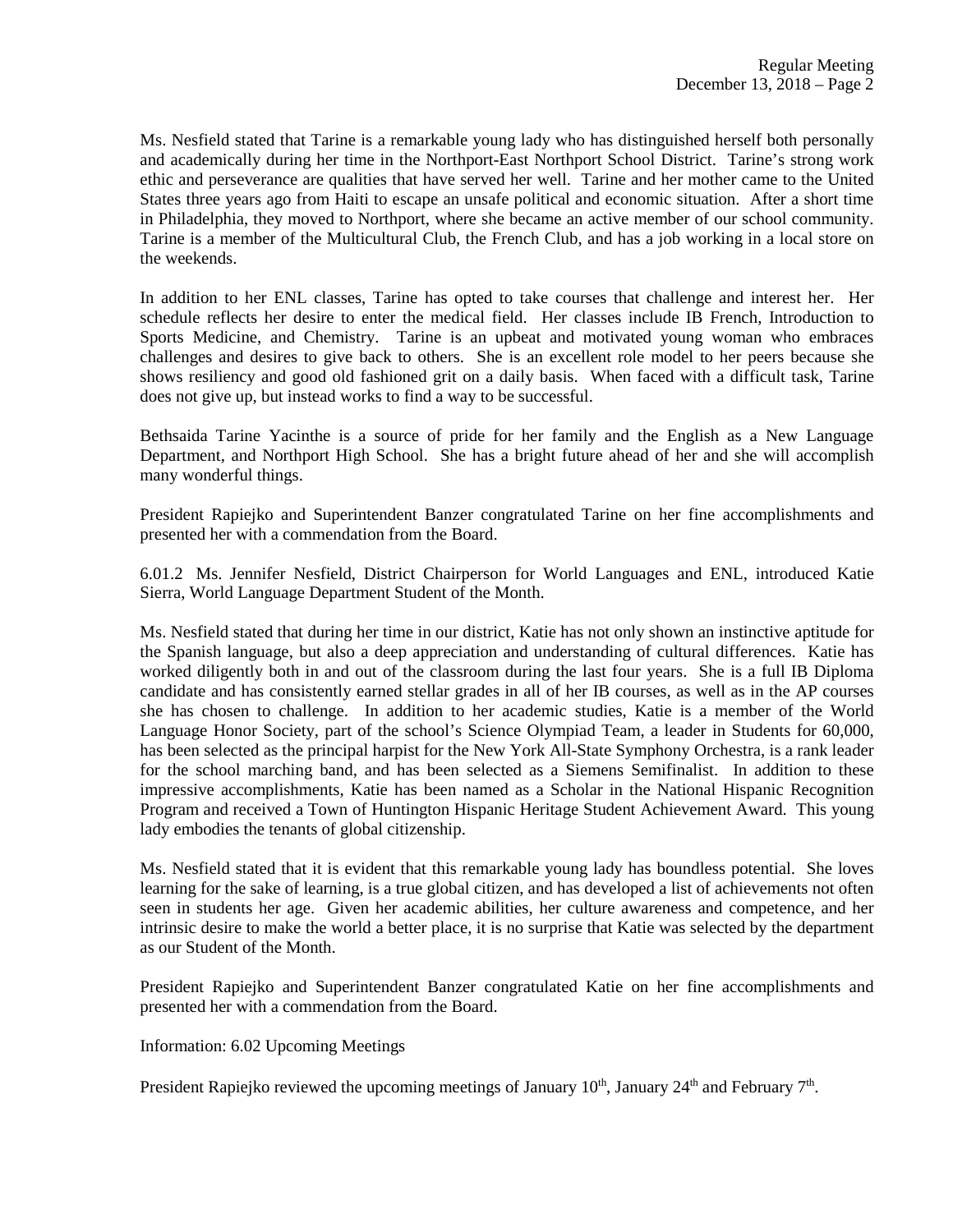Superintendent Banzer congratulated the cast and crew of the Northport Middle School production of Guys and Dolls. Winter athletics have started with boys and girls basketball and wrestling. There are a multitude of concerns coming up at all the schools.

**7. COMMUNICATIONS** - Please Note: This is the opportunity for persons who had written letters to the Board to speak to the Board regarding the issues raised in their communications. Speakers are asked to keep their comments brief, and to speak no longer than 5 minutes.

There were no communications to the Board requiring Board action.

**8. PUBLIC COMMENT/PARTICIPATION** - Please Note: Community members are invited to share their questions, comments, or concerns with the School Board. When speaking, citizens should state their name and address for the record and limit their presentation to 5 minutes. Where possible, the Board will answer factual questions immediately. A written response may be provided when information is not available. If a response would involve discussion of Board Policy or decisions which might be of interest to citizens not present at the meeting, the Board may place the item on a future meeting agenda.

Name Comment Larry Licopoli Stated that he thinks overall the Board made the right decision about armed security guards. He remains quite unsettled about things he heard about regarding security. He encouraged the Board to conduct a comprehensive assessment of the security of the schools and safety protocols. There is some merit to having a Suffolk County SRO on school grounds but it has to be coupled with a comprehensive and tight security plan. Encouraged the Board to ramp up production of the meeting video tapes and have a more professional presentation.

## **9. SPECIAL REPORTS**

## **10. SUPERINTENDENT'S REPORT, GENERAL - FOR BOARD ACTION**

Action: 10.01 Personnel Actions Report Recommendation to approve the attached Personnel Actions Report including addendum.

Motion by Donna McNaughton, second by Victoria Buscareno. Final Resolution: Motion Passes Yes: Victoria Buscareno, David Badanes, Lori McCue, Donna McNaughton, Allison C Noonan, Andrew Rapiejko, David Stein

President Rapiejko announced the retirement of Al Cowie, Head Custodian.

Action: 10.02 Schedule J - Committee on Special Education Recommendation to approve Schedule J - Committee on Special Education

Motion by Donna McNaughton, second by Victoria Buscareno. Final Resolution: Motion Passes Yes: Victoria Buscareno, David Badanes, Lori McCue, Donna McNaughton, Allison C Noonan, Andrew Rapiejko, David Stein

## **11. SUPERINTENDENT'S REPORT, FINANCIAL - FOR BOARD ACTION**

Action: 11.01 BIDS Recommendation to take specified action on the following BIDS: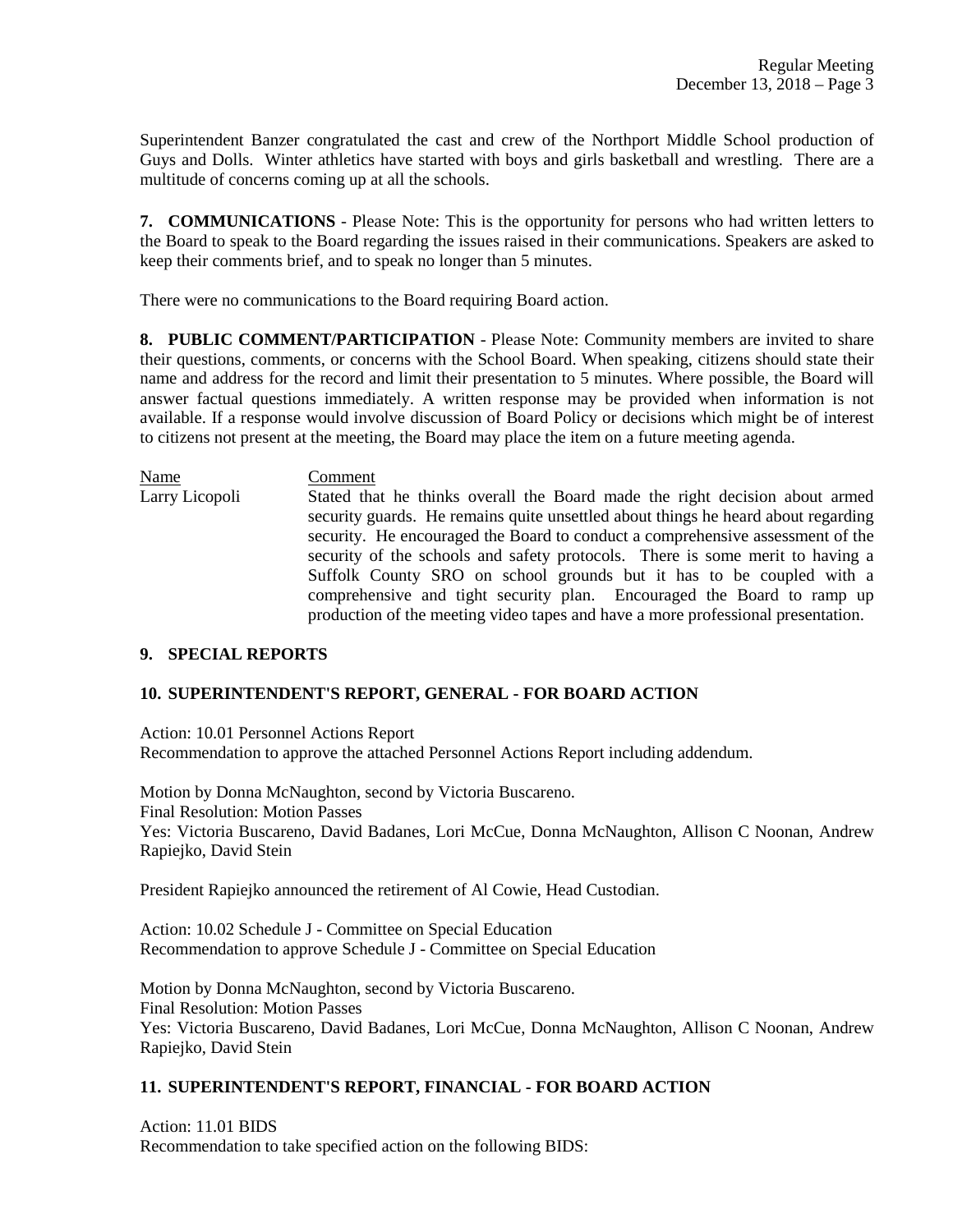EDUCATIONAL 11.01.1 AWARD: Hardcover/Paperback Books 11.01.2 AWARD: Kindergarten Through Twelfth Grade Supplies

BUILDINGS AND GROUNDS 11.01.3 AWARD: Hardware and Automotive Parts and Service

Motion by Lori McCue, second by Donna McNaughton. Final Resolution: Motion Passes Yes: Victoria Buscareno, David Badanes, Lori McCue, Donna McNaughton, Allison C Noonan, Andrew Rapiejko, David Stein

Action: 11.02 Smithtown Central School District Contract for Commercial Boiler Maintenance and Service

Recommendation to approve the following resolution authorizing piggybacking on the Smithtown Central School District Contract for Commercial Boiler Maintenance and Service, Bid #17/18-14

"WHEREAS, the Smithtown Central School District has made available to other municipalities a contract for Boiler Maintenance and Service, Bid #17/18-14 and

WHEREAS, said contract for Boiler Maintenance and Service, Bid #17/18-14 was let for bid consistent with the requirements of General Municipal Law, section 103; and

WHEREAS, the Northport-East Northport U.F.S.D., is permitted to utilize said contract in accordance with the terms and conditions of the bid and requirements of General Municipal Law, section 103; and

NOW, THEREFORE, BE IT RESOLVED, that the Board of Education hereby authorizes the purchase of Boiler Maintenance and Service, Bid # 17/18-14 from Smithtown Central School District in accordance with the requirements of General Municipal Law, section 103."

Motion by Lori McCue, second by Donna McNaughton.

Final Resolution: Motion Passes

Yes: Victoria Buscareno, David Badanes, Lori McCue, Donna McNaughton, Allison C Noonan, Andrew Rapiejko, David Stein

Action: 11.03 Urban Studies Field Trip Donation Recommendation to approve the following resolution:

"BE IT RESOLVED, that the Board of Education hereby gratefully accepts a donation of \$765 from Northport-East Northport for the purposes of covering the cost of transportation for the Northport High School Urban Studies class field trip on November 20, 2018 and increase the 2018-2019 budget code A2110.4161.30.2903 by \$390 for this purpose.

BE IT RESOLVED, that the Board of Education hereby approves an increase in the revenue code A2705 of the 2018-2019 budget by \$765 with the understanding that this increase in revenue is the result of donations from Northport-East Northport residents."

Motion by Lori McCue, second by Donna McNaughton.

Final Resolution: Motion Passes

Yes: Victoria Buscareno, David Badanes, Lori McCue, Donna McNaughton, Allison C Noonan, Andrew Rapiejko, David Stein

Action: 11.04 Northport High School Theater Class Field Trip Donation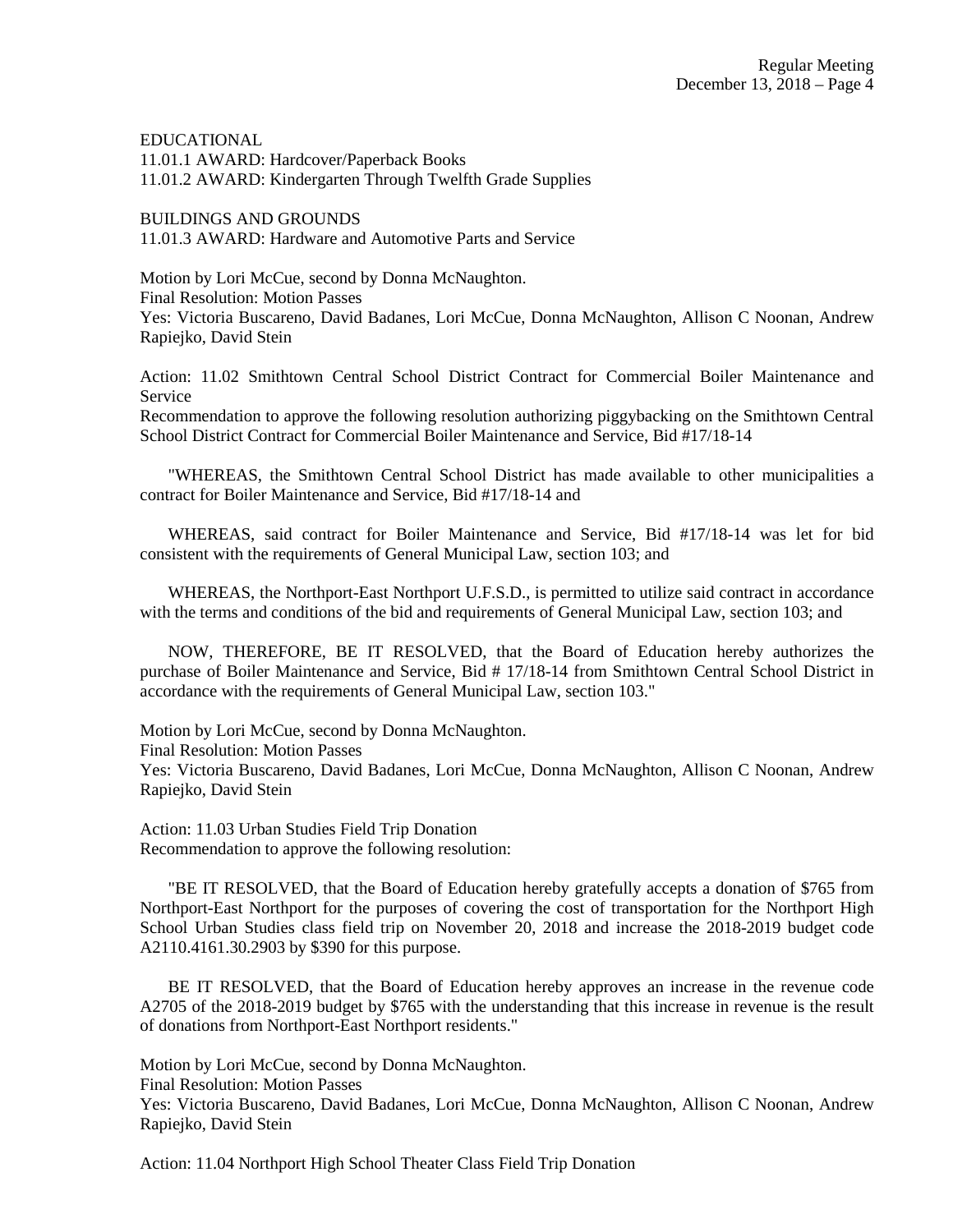Recommendation to approve the following resolution:

"BE IT RESOLVED, that the Board of Education hereby gratefully accepts a donation of \$1,892.50 from Northport-East Northport for the purposes of covering the cost of transportation for the Northport High School Theater Class Trip to New York City on January 9, 2019 and increase the 2018-2019 budget code A2110.4161.30.2903 by \$1,892.50 for this purpose.

BE IT RESOLVED, that the Board of Education hereby approves an increase in the revenue code A2705 of the 2018-2019 budget by \$1,892.50 with the understanding that this increase in revenue is the result of donations from Northport-East Northport residents."

Motion by Lori McCue, second by Donna McNaughton. Final Resolution: Motion Passes Yes: Victoria Buscareno, David Badanes, Lori McCue, Donna McNaughton, Allison C Noonan, Andrew Rapiejko, David Stein

Action: 11.05 East Northport Middle School Greenkill Field Trip Donation Recommendation to approve the following resolution:

"BE IT RESOLVED, that the Board of Education hereby gratefully accepts a donation of \$38,859.90 from Northport-East Northport residents for the purposes of covering the cost of the East Northport Middle School 6th Grade Field Trip to Greenkill on December 12-14, 2018; and increase the 2018-2019 budget code A2110.4161.21.2902 by \$38,859.90 for this purpose.

BE IT RESOLVED, that the Board of Education hereby approves an increase in the revenue code A2705 of the 2018-2019 budget by \$38,859.90 with the understanding that this increase in revenue is the result of donations from Northport-East Northport residents."

Motion by Lori McCue, second by Donna McNaughton.

Final Resolution: Motion Passes

Yes: Victoria Buscareno, David Badanes, Lori McCue, Donna McNaughton, Allison C Noonan, Andrew Rapiejko, David Stein

Action: 11.06 Donations

Recommendation to accept the following donation to the District:

11.06.1 \$6,000 from the East Northport Middle School Yearbook Club to the Caleb Paquet Memorial Scholarship Fund

11.06.2 A 5'1" Knabe baby grand piano, Serial Number 17057, from Katherine and Kerry Orent to the Northport-East Northport School District to be used in the district music program, value estimated by the donor to be approximately \$4,300.00

Motion by Lori McCue, second by Donna McNaughton. Final Resolution: Motion Passes Yes: Victoria Buscareno, David Badanes, Lori McCue, Donna McNaughton, Allison C Noonan, Andrew Rapiejko, David Stein

Action: 11.07 Carmela Dormani

Recommendation to approve a Supplementary Education Services Agreement between the Northport-East Northport Union Free School District and Carmela Dormani for IB Dance choreography and after-school workshop in the amount of \$1,000.00 (PE)

Motion by Lori McCue, second by Donna McNaughton.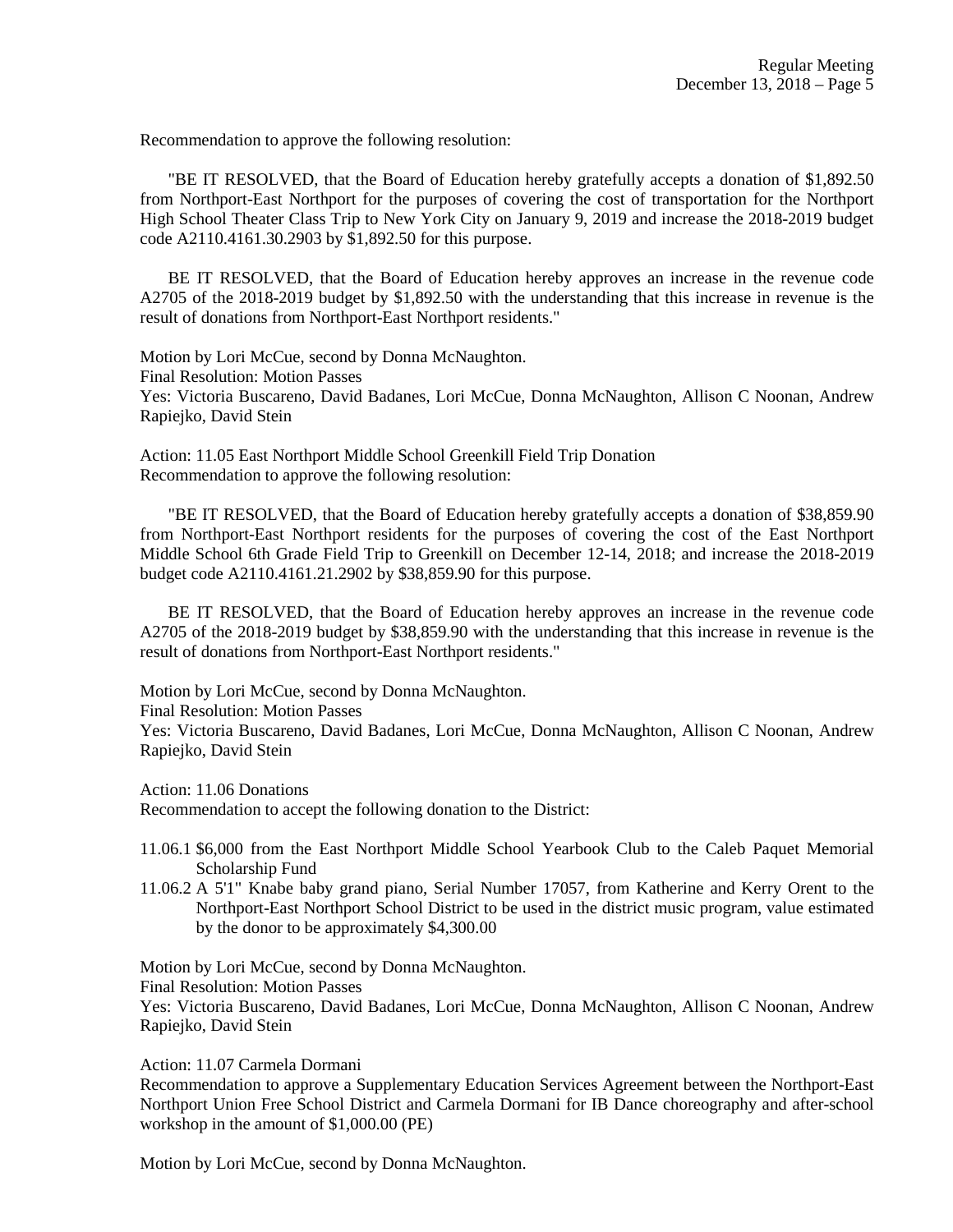Final Resolution: Motion Passes

Yes: Victoria Buscareno, David Badanes, Lori McCue, Donna McNaughton, Allison C Noonan, Andrew Rapiejko, David Stein

Action: 11.08 NAYD/Motivational Media

Recommendation to approve a Supplementary Education Services Agreement between the Northport-East Northport Union Free School District and NAYD/Motivational Media for "Live Out Loud" assembly program in the amount of \$898.00 (ENMS)

Motion by Lori McCue, second by Donna McNaughton. Final Resolution: Motion Passes Yes: Victoria Buscareno, David Badanes, Lori McCue, Donna McNaughton, Allison C Noonan, Andrew Rapiejko, David Stein

Action: 11.09 Brian McGovern

Recommendation to approve a Supplementary Education Services Agreement between the Northport-East Northport Union Free School district and Brian McGovern for close up magic show in the amount of \$350.00 (NHS)

Motion by Lori McCue, second by Donna McNaughton. Final Resolution: Motion Passes Yes: Victoria Buscareno, David Badanes, Lori McCue, Donna McNaughton, Allison C Noonan, Andrew Rapiejko, David Stein

Action: 11.10 West Islip Union Free School District Recommendation to approve a 2018-2019 Special Education Services Contract between the Board of Education of the Northport-East Northport Union Free School District and the Board of Education of the West Islip Union Free School District (Spec. Ed.)

Motion by Lori McCue, second by Donna McNaughton. Final Resolution: Motion Passes Yes: Victoria Buscareno, David Badanes, Lori McCue, Donna McNaughton, Allison C Noonan, Andrew Rapiejko, David Stein

Action: 11.11 Half Hollow Hills Central School District Recommendation to approve a 2018-2019 Special Education Services Contract between the Board of Education of the Northport-East Northport Union Free School District and the Board of Education of the Half Hollow Hills Central School District (Spec. Ed.)

Motion by Lori McCue, second by Donna McNaughton. Final Resolution: Motion Passes Yes: Victoria Buscareno, David Badanes, Lori McCue, Donna McNaughton, Allison C Noonan, Andrew Rapiejko, David Stein

Action: 11.12 Claims Auditor's Report

Recommendation to approve the Claims Auditor's Report for Warrants and Schedule of Claims for payments dated:

October 5, 2018 (Payroll Trust & Agency Warrant), October 15, 2018 (Accounts Payable Warrant), October 19, 2018 (Payroll Trust & Agency Warrant), October 31, 2018 (Accounts Payable Warrant), October 2018 (Claims Audit Report)

Motion by Lori McCue, second by Donna McNaughton.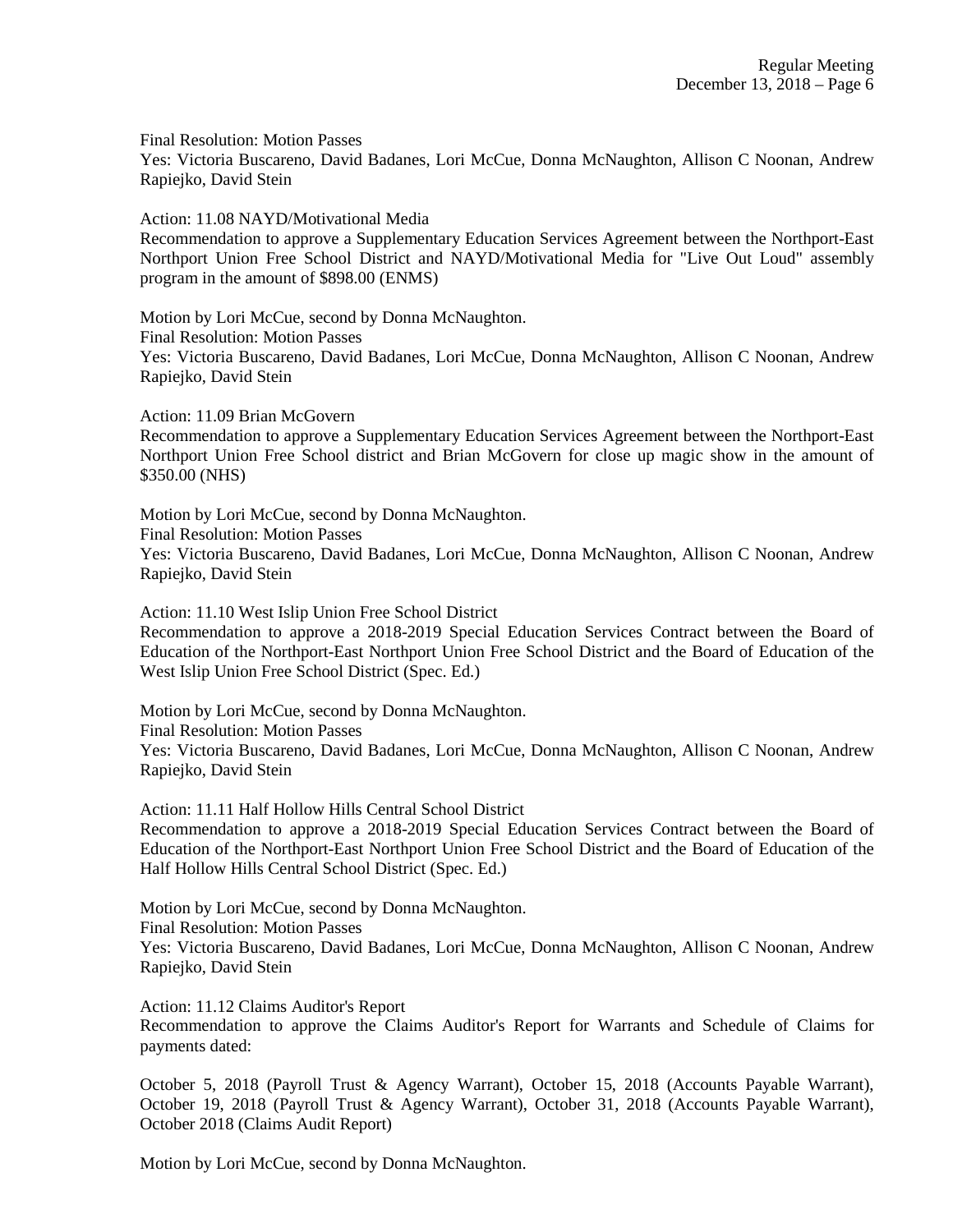Final Resolution: Motion Passes

Yes: Victoria Buscareno, David Badanes, Lori McCue, Donna McNaughton, Allison C Noonan, Andrew Rapiejko, David Stein

Action: 11.13 Claims Auditor's Report - Payroll Audit Recommendation to approve the Claims Auditor's Report - Payroll Audit for the Payroll Distribution/Audit dated October 2, 2018 (Pulaski Road Elementary School)

Motion by Lori McCue, second by Donna McNaughton. Final Resolution: Motion Passes Yes: Victoria Buscareno, David Badanes, Lori McCue, Donna McNaughton, Allison C Noonan, Andrew Rapiejko, David Stein

Action: 11.14 Treasurer's Report and Monthly Summary of Receipts and Disbursements Recommendation to approve the Treasurer's Report and Monthly Summary of Receipts and Disbursements:

11.14.1 Treasurer's Report for the period September 1, 2018 through September 30, 2018

11.14.2 Treasurer's Report for the period October 1, 2018 through October 31, 2018

11.14.3 Monthly Summary of Receipts and Disbursements for September 2018

11.14.4 Monthly Summary of Receipts and Disbursements for October 2018

Motion by Lori McCue, second by Donna McNaughton. Final Resolution: Motion Passes Yes: Victoria Buscareno, David Badanes, Lori McCue, Donna McNaughton, Allison C Noonan, Andrew Rapiejko, David Stein

Action: 11.15 Schedule of Investments Recommendation to approve the following Schedule of Investments:

11.15.1 Schedule of Investments as of September 30, 2018 11.15.2 Schedule of Investments as of October 31, 2018

Motion by Lori McCue, second by Donna McNaughton. Final Resolution: Motion Passes Yes: Victoria Buscareno, David Badanes, Lori McCue, Donna McNaughton, Allison C Noonan, Andrew Rapiejko, David Stein

Action: 11.16 Collateral Schedule Recommendation to approve the following Collateral Schedules:

11.16.1 Collateral Schedule as of September 30, 2018 11.16.2 Collateral Schedule as of October 31, 2018

Motion by Lori McCue, second by Donna McNaughton. Final Resolution: Motion Passes Yes: Victoria Buscareno, David Badanes, Lori McCue, Donna McNaughton, Allison C Noonan, Andrew Rapiejko, David Stein

Action: 11.17 Bank Reconciliation Recommendation to approve the following Bank Reconciliation reports: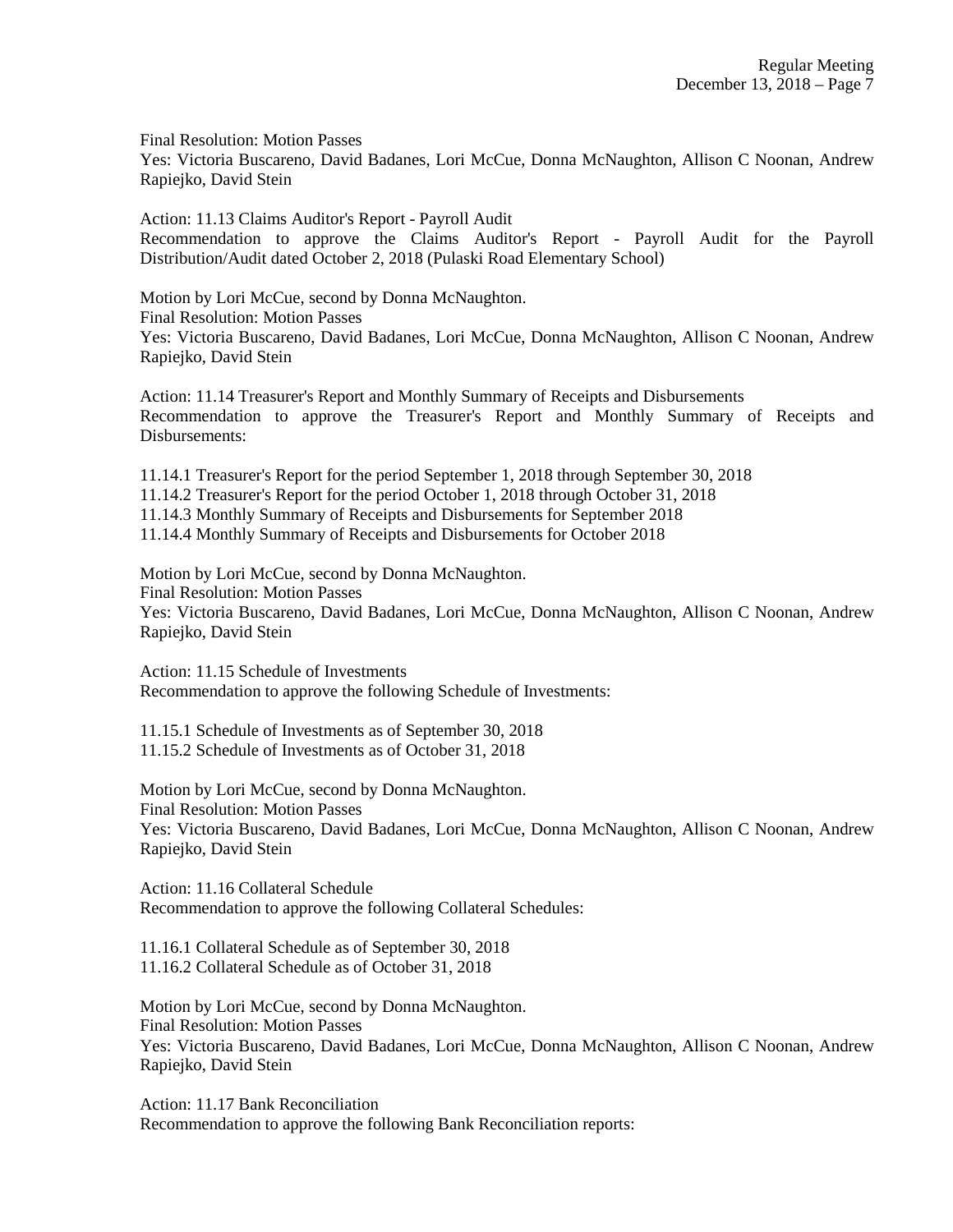11.17.1 Bank Reconciliation Report for the Month Ended September 30, 2018 11.17.2 Bank Reconciliation Report for the Month Ended October 31, 2018

Motion by Lori McCue, second by Donna McNaughton. Final Resolution: Motion Passes Yes: Victoria Buscareno, David Badanes, Lori McCue, Donna McNaughton, Allison C Noonan, Andrew Rapiejko, David Stein

Action: 11.18 General Fund Projected Cash Flow Statement Recommendation to approve the following General Fund Projected Cash Flow Statements:

- 11.18.1 General Fund Projected Cash Flow Statement for the year ending 2018-2019, Actual Data July 1, 2018 - September 30, 2018, Estimated Data October 1, 2018 - June 30, 2019
- 11.18.2 General Fund Projected Cash Flow Statement for the year ending 2018-2019, Actual Data July 1, 2018 - October 31, 2018, Estimated Data November 1, 2018 - June 30, 2018

Motion by Lori McCue, second by Donna McNaughton.

Final Resolution: Motion Passes

Yes: Victoria Buscareno, David Badanes, Lori McCue, Donna McNaughton, Allison C Noonan, Andrew Rapiejko, David Stein

Action: 11.19 Monthly Revenue and Budget Status Report - Special Aid Fund Recommendation to approve the following Monthly Revenue and Budget Status Reports - Special Aid Fund

- 11.19.1 Monthly Revenue and Budget Status Report Special Aid Fund for the Month Ending September 30, 2018
- 11.19.2 Monthly Revenue and Budget Status Report Special Aid Fund for the Month Ending October 31, 2018

Motion by Lori McCue, second by Donna McNaughton.

Final Resolution: Motion Passes

Yes: Victoria Buscareno, David Badanes, Lori McCue, Donna McNaughton, Allison C Noonan, Andrew Rapiejko, David Stein

Action: 11.20 Monthly Revenue and Budget Status Report - General Fund Recommendation to approve the following Monthly Revenue and Budget Status Reports - General Fund:

- 11.20.1 Monthly Revenue and Budget Status Report General Fund for the Month Ending September 30, 2018
- 11.20.2 Monthly Revenue and Budget Status Report General Fund for the Month Ending October 31, 2018

Motion by Lori McCue, second by Donna McNaughton.

Final Resolution: Motion Passes

Yes: Victoria Buscareno, David Badanes, Lori McCue, Donna McNaughton, Allison C Noonan, Andrew Rapiejko, David Stein

Action: 11.21 Monthly Revenue and Budget Status Report - School Lunch

Recommendation to approve the following Monthly Revenue and Budget Status Reports - School Lunch Fund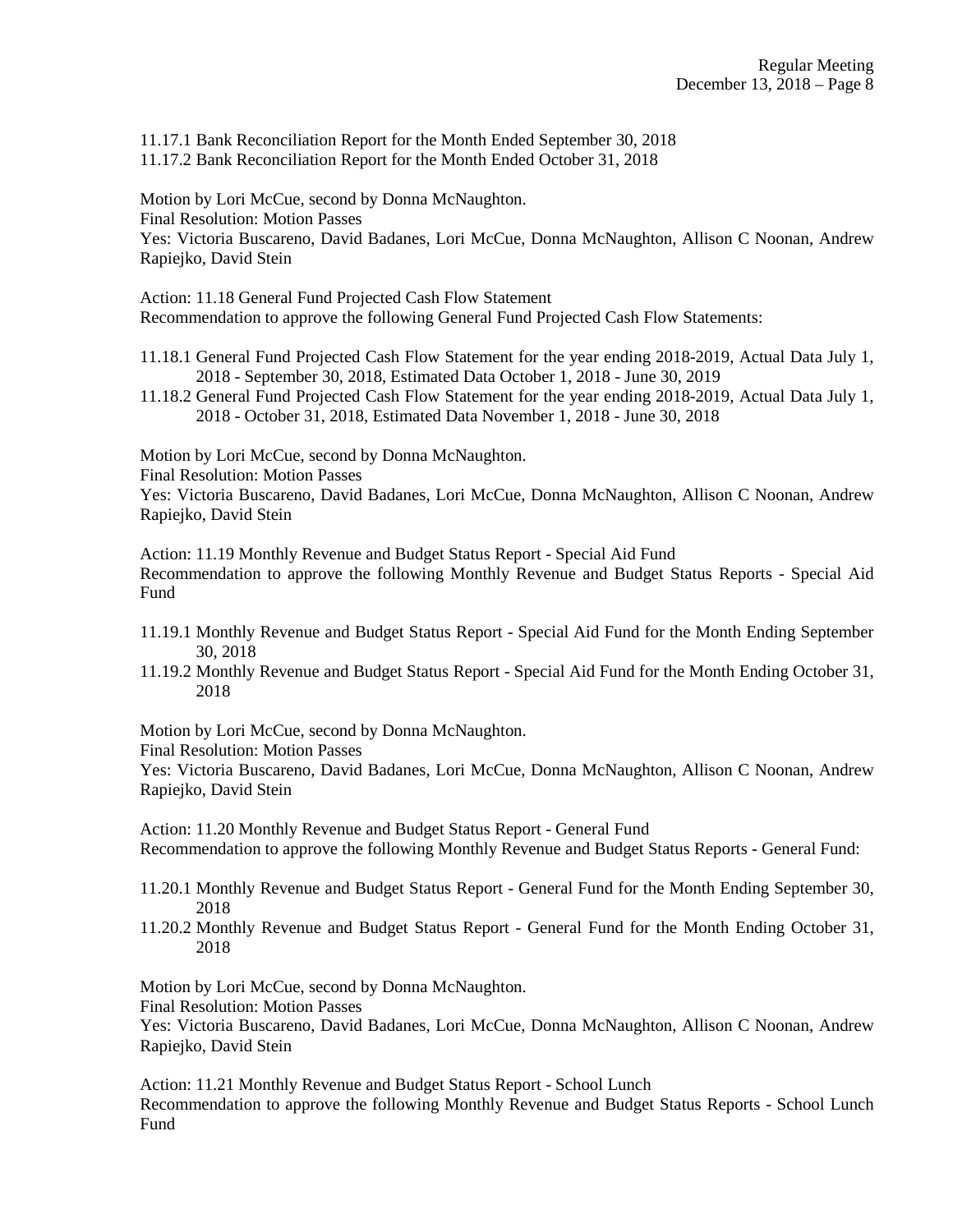- 11.21.1 Monthly Revenue and Budget Status Report School Lunch Fund for the Month Ending September 30, 2018
- 11.21.2 Monthly Revenue and Budget Status Report School Lunch Fund for the Month Ending October 31, 2018

Motion by Lori McCue, second by Donna McNaughton.

Final Resolution: Motion Passes

Yes: Victoria Buscareno, David Badanes, Lori McCue, Donna McNaughton, Allison C Noonan, Andrew Rapiejko, David Stein

Action: 11.22 Monthly Revenue and Budget Status Report - Capital Fund

Recommendation to approve the following Monthly Revenue and Budget Status Reports - Capital Fund:

- 11.22.1 Monthly Revenue and Budget Status Reports Capital Fund for the Month Ending September 30, 2018
- 11.22.2 Monthly Revenue and Budget Status Reports Capital Fund for the Month Ending October 31, 2018

Motion by Lori McCue, second by Donna McNaughton.

Final Resolution: Motion Passes

Yes: Victoria Buscareno, David Badanes, Lori McCue, Donna McNaughton, Allison C Noonan, Andrew Rapiejko, David Stein

Action: 11.23 School Lunch Profit and Loss

Recommendation to approve the following School Lunch Profit and Loss Statements:

11.23.1 School Lunch Profit and Loss Statement for the period September 1, 2018 through September 30, 2018

11.23.2 School Lunch Profit and Loss Statement for the period October 1. 2018 through October 31, 2018

Motion by Lori McCue, second by Donna McNaughton.

Final Resolution: Motion Passes

Yes: Victoria Buscareno, David Badanes, Lori McCue, Donna McNaughton, Allison C Noonan, Andrew Rapiejko, David Stein

Action: 11.24 Quarterly Trial Balance Reports Recommendation to approve the Trial Balance Reports for All District Funds for the period July 1, 2018 - September 30, 2018

Motion by Lori McCue, second by Donna McNaughton. Final Resolution: Motion Passes Yes: Victoria Buscareno, David Badanes, Lori McCue, Donna McNaughton, Allison C Noonan, Andrew Rapiejko, David Stein

Action: 11.25 Quarterly Student Activity Account Reports Recommendation to approve the following Quarterly Student Activity Account Fund Reports for the period July 1, 2018 through September 30, 2018:

11.25.1 Northport High School 11.25.2 East Northport Middle School 11.25.3 Northport Middle School

Motion by Lori McCue, second by Donna McNaughton.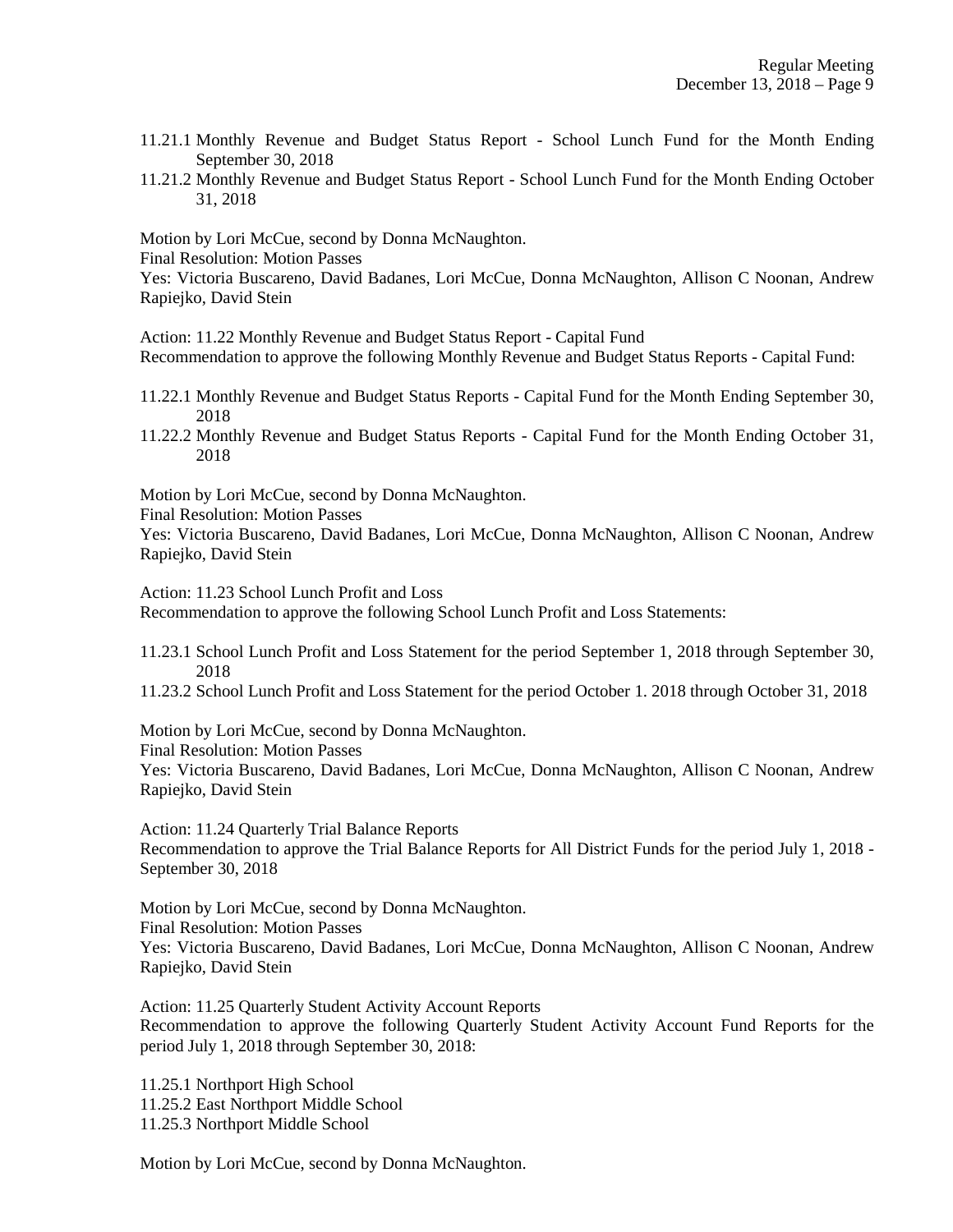Final Resolution: Motion Passes

Yes: Victoria Buscareno, David Badanes, Lori McCue, Donna McNaughton, Allison C Noonan, Andrew Rapiejko, David Stein

Action: 11.26 Transfer of General Fund Appropriations Recommendation to approve Transfer of General Fund Appropriations in the 2018-2019 Fiscal Year (\$24,230.00)

Motion by Lori McCue, second by Donna McNaughton. Final Resolution: Motion Passes Yes: Victoria Buscareno, David Badanes, Lori McCue, Donna McNaughton, Allison C Noonan, Andrew Rapiejko, David Stein

Action: 11.27 RSK LLC Recommendation to authorize the Superintendent of Schools to execute an Agreement between the Northport-East Northport Union Free School District and RSK LLC to provide insurance services (HR)

Motion by Lori McCue, second by Donna McNaughton. Final Resolution: Motion Passes Yes: Victoria Buscareno, David Badanes, Lori McCue, Donna McNaughton, Allison C Noonan, Andrew Rapiejko, David Stein

## **12. SUPERINTENDENT'S REPORT - FOR INFORMATION ONLY**

Information: 12.01 Schedule H - Use of Facilities

Information: 12.03 UTN PDC

Information: 12.04 NASA PDC

## **13. UNFINISHED BUSINESS**

Discussion: 13.01 Live Streaming of Board Meetings

There was a discussion regarding Live Streaming of Board Meetings. The cost to live stream was bid out through BOCES and costs approximately \$7,800. That would allow for 20 licenses but if more people watched the cost would increase. The Board was in favor of spending money on equipment to video meetings and have a quicker turnaround time to upload the videos to the District's website.

#### **14. NEW BUSINESS**

Discussion: 14.01 Social Emotional/Student Support Committee/Task Force

Trustee Noonan stated that there are many new New York State standards that address students being connected with adults throughout their career in school. The issues are with security and soft security, what makes students feel secure. Some districts have setup a security advisory committee which encompasses board members, parents, students, community members to address what we are doing as a community to make all students feel that they are connected in some way. We need to look at what it means to be safe and security in our schools and security drills are not being taken seriously.

Superintendent Banzer stated that he had a conversation with Mr. Danbusky and they have a very different perspective on the security drills. They are being taken very seriously throughout the district. In the District's strategic plan one priority is having a K-12 social emotional continuum. Out of that a social